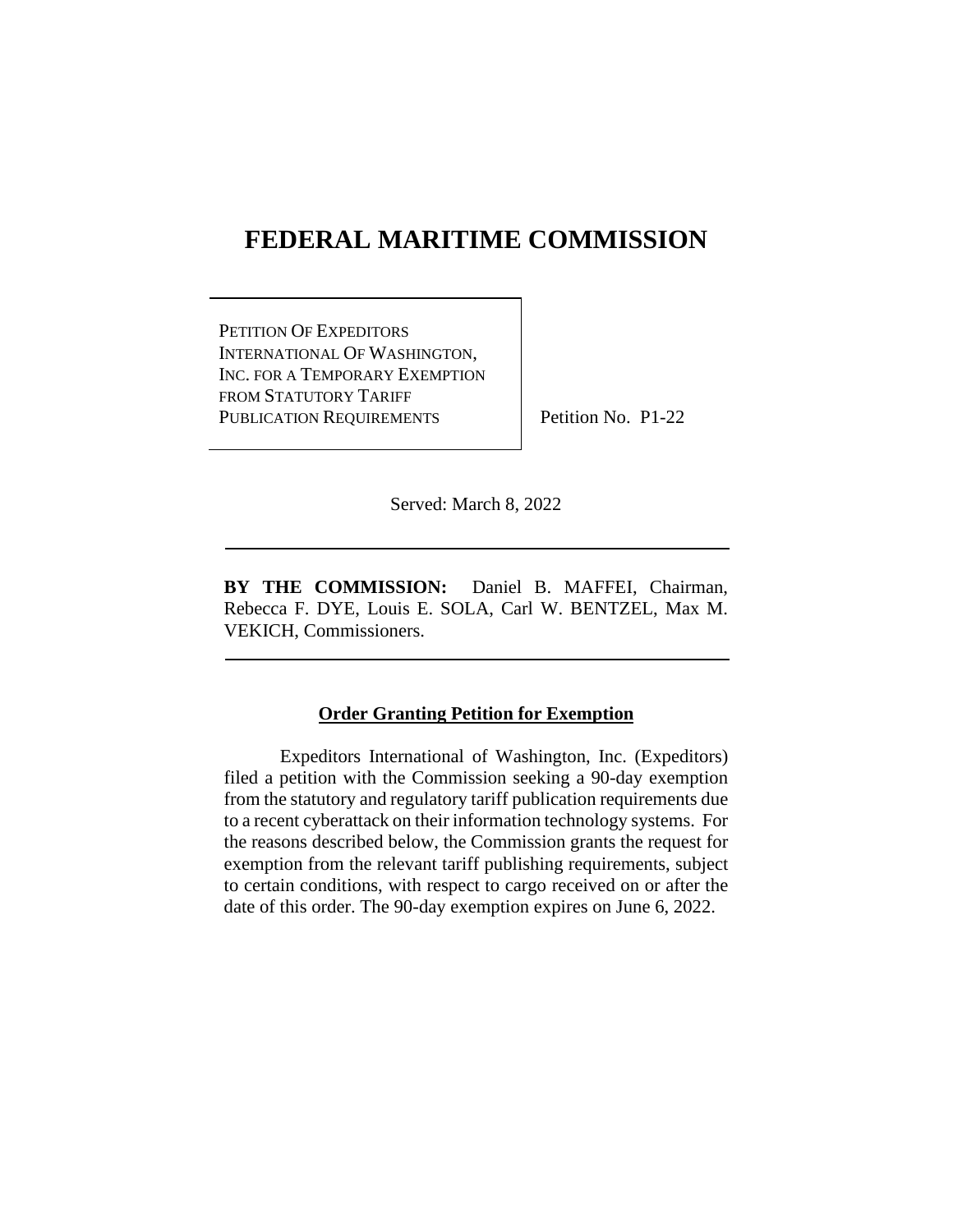## **I. BACKGROUND**

The petitioner is a non-vessel-operating common carrier under the Shipping Act of 1984, 46 U.S.C. § 40101 *et seq.* (Shipping Act). *See* 46 U.S.C. § 40102(17). Expeditors announced on February 20, 2022, that it suffered targeted cyber-attack that caused it to shut down most of its operating systems globally in protection of its systems, including its ability to access and update its electronic ocean transportation rate tariffs. Pet. at 1-2.

Expeditors states that it has a limited ability to conduct operations, including but not limited to arranging for shipments of freight or managing customs and distribution activities for shipments. Pet. at 2. The petitioner further says that NVOCC shipment documents it issues are directly affected because they are linked to its tariff to ensure that rates charged conform to those in the published tariff. Without access to the tariff, those documents and related freight bills must be issued by other means, based on available rate information not affected by the cyber-attack. *Id*.

On February 25, 2022, Expeditors petitioned the Commission for an exemption from tariff publication requirements. Expeditors requests exemption from 46 C.F.R. §§ 520.7(c),  $520.8(a)(1)$ , and  $520.8(a)(4)$  to apply tariff rates, charges, and rules communicated to customers but not yet published. *Id.* at 3.

Expeditors states that the requested exemption would apply to shipments for which a rate has been quoted in writing to a shipper, and agreed by the shipper, but which cannot be published in the tariff until the operation of the tariff has been restored. Expeditors claims that rates published in the tariff based on these agreed quotations are ordinarily reductions from the general cargo NOS rate that would otherwise apply. Expeditors would use its written internal records of such agreed rate quotations during the tariff interruption period, so that the tariff can be updated to reflect the agreed rates once service is restored. *Id.*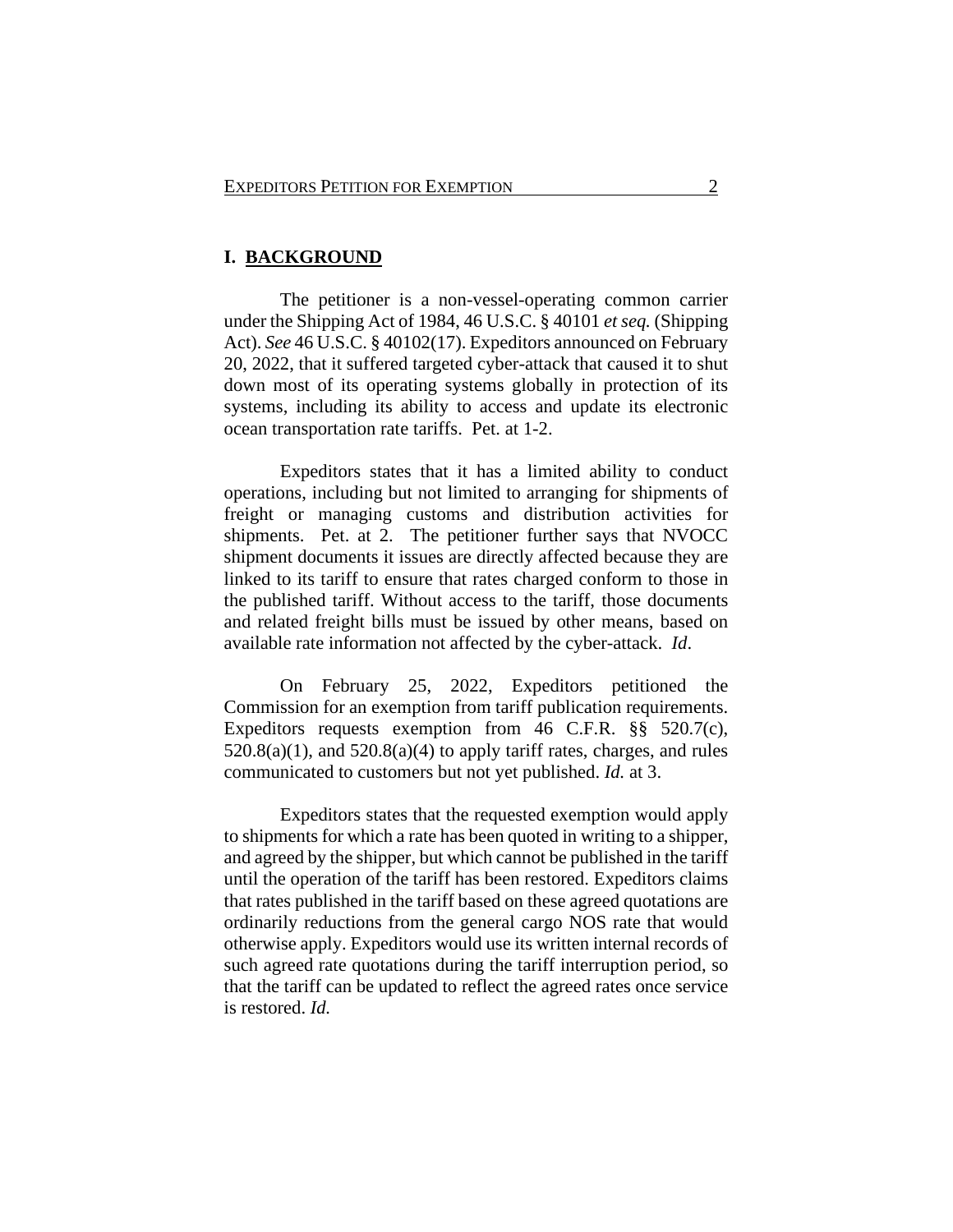Expeditors asserts that the exemption would not in any way affect competition, that it would benefit shippers by allowing them to have uninterrupted service at agreed rates and that it would avoid further strain on an ocean transportation system already under duress. *Id.*

On February 25, 2022, the Commission issued a notice of Expeditors' petition and requested comments from interested parties. The notice was published in the Federal Register on March 3, 2022. 87 FR 12169.

#### **II. DISCUSSION**

The Shipping Act and the Commission's regulations require that common carriers publish tariffs showing all their rates, charges, classifications, rules, and practices between all points or ports on their own routes and on any through transportation route that has been established. *See* 46 U.S.C. § 40501; 46 C.F.R. § 520.3. Changes in rates, charges, rules, regulations, or other tariff provisions that result in a decrease in cost to the shipper may become effective on publication. *See* 46 U.S.C. § 40501(e)(2); 46 C.F.R. § 520.8(a)(4). On the other hand, new or initial rates, charges, or changes in existing rates that result in an increased cost to a shipper may go into effect no earlier than 30 days after publication. 46 U.S.C.  $\S$  40501(e)(1); 46 C.F.R. § 520.8(a)(1). Commission regulations also provide that the applicable rates for any given shipment are those in effect on the date the cargo is received by the carrier. 46 C.F.R.  $$520.7(c)$ .

Expeditors requests exemption from the tariff publication requirements under these provisions so that it can apply tariff rates, charges, and rules communicated to customers but not yet published, provided that these tariff changes are published by June 6, 2022. The requested exemption would apply to tariff rates, charges, and rules that, but for Expeditors' inability to publish,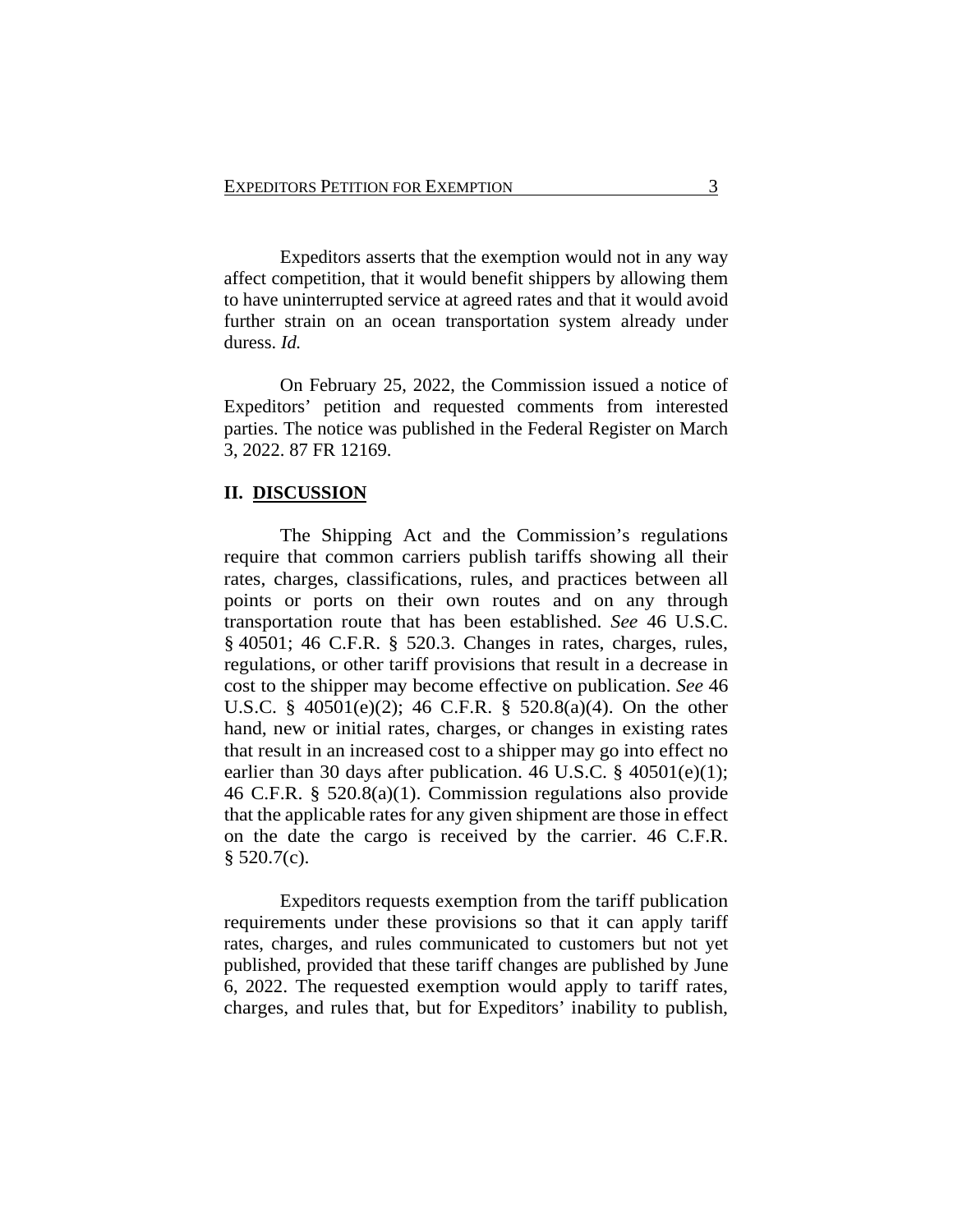would have been effective with respect to cargo received on or after March 8, 2022.

Exemptions from the statutory requirements in 46 U.S.C. § 40501 and the regulatory requirements in 46 C.F.R. part 520 are governed by 46 U.S.C. § 40103 and the Commission's Rules of Practice and Procedure in 46 C.F.R. part 502. *See* 46 C.F.R. §§ 520.13(a), 502.92. As discussed above, § 40103(a) provides that the Commission may grant prospective exemptions from Shipping Act requirements, "if the Commission finds that the exemption will not result in substantial reduction in competition or be detrimental to commerce."

Expeditors notes that it has more than 100 offices on five continents. It handles a very large volume of ocean cargo, making the rating of shipments and the updating of the tariff a complex undertaking. The 90-day exemption would allow sufficient time to restore operation of the tariff and update it accordingly. Expeditors also states the exemption would only apply to shipments for which a rate has been quoted in writing to a shipper, and agreed by the shipper, but which cannot be published in the tariff until the operation of the tariff has been restored. Expeditors asserts that the requested exemption will not reduce competition or be detrimental to commerce.

We agree. Expeditors seeks permission to apply tariff rates, charges, and rules that have been communicated to shippers but not published due to the cyberattack. Without an exemption, the agreed rates cannot be applied because the rates cannot be published. Further, Expeditors claims that rates published in the tariff based on these agreed quotations are ordinarily reductions from the general cargo NOS rate that would otherwise apply. The Commission believes that Expeditors will try to maintain the status quo had the cyberattack never occurred.

Given the potential harm to shippers that could be charged higher rates without the exemption and the limited duration and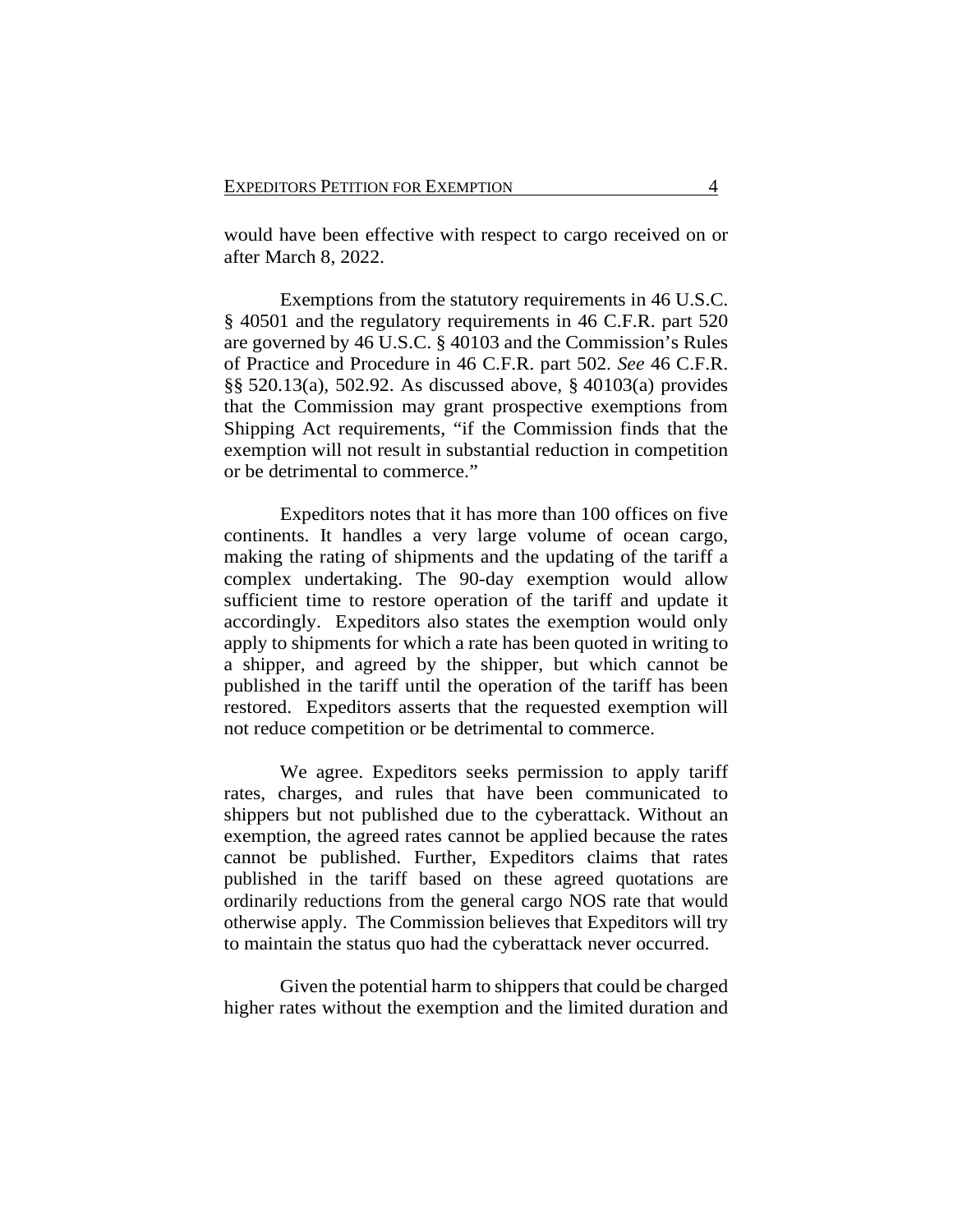number of shipments subject to the exemption, the Commission finds that the requested exemption will not result in substantial reduction in competition or be detrimental to commerce, subject to certain conditions.

Expeditors must provide written notice to shippers at least 30 days in advance of applying tariff changes that result in increased rates or charges, and such notice must be given in a manner that is likely to be seen by shippers. Acceptable forms of notice include: (1) emails to all of Expeditors' customers; (2) prominent posting on Expeditors' websites; or (3) other forms of notice determined to be acceptable by the Commission's Director of the Bureau of Trade Analysis. Any increases set to go into effect 30 days or more after June 6, 2022, would have to comply with the normal notice and publication requirements.

Although Expeditors' petition does not request retroactive relief for cargo received prior to the date of the exemption, it did mention "[i]f an exemption is granted, Expeditors anticipates that it would follow [the special docket application] procedures for shipments on which rates were quoted and agreed during the period from the date of the attack to the effective date of the exemption." P1-22 at 4. Under § 40103, the Commission may "*exempt for the future* any specified activity of" regulated entities from Shipping Act requirements. The Commission's authority under this provision is therefore limited to prospective relief; the Commission cannot exempt past activities from the requirements of the Shipping Act. The Shipping Act and the Commission's regulations require that carriers apply published tariff rates, charges, and rules in effect on the date cargo is received. *See* 46 U.S.C. § 40501(e); 46 C.F.R. §§ 520.7(c); 520.8. Because the Commission's exemption authority is limited to prospective relief, Expeditors would need to use the special docket application procedures provided by 46 U.S.C. § 40503 and 46 C.F.R. part 502, subpart Q, to seek permission from the Commission to refund or waive collection of freight charges for shipments due to failure to publish a tariff.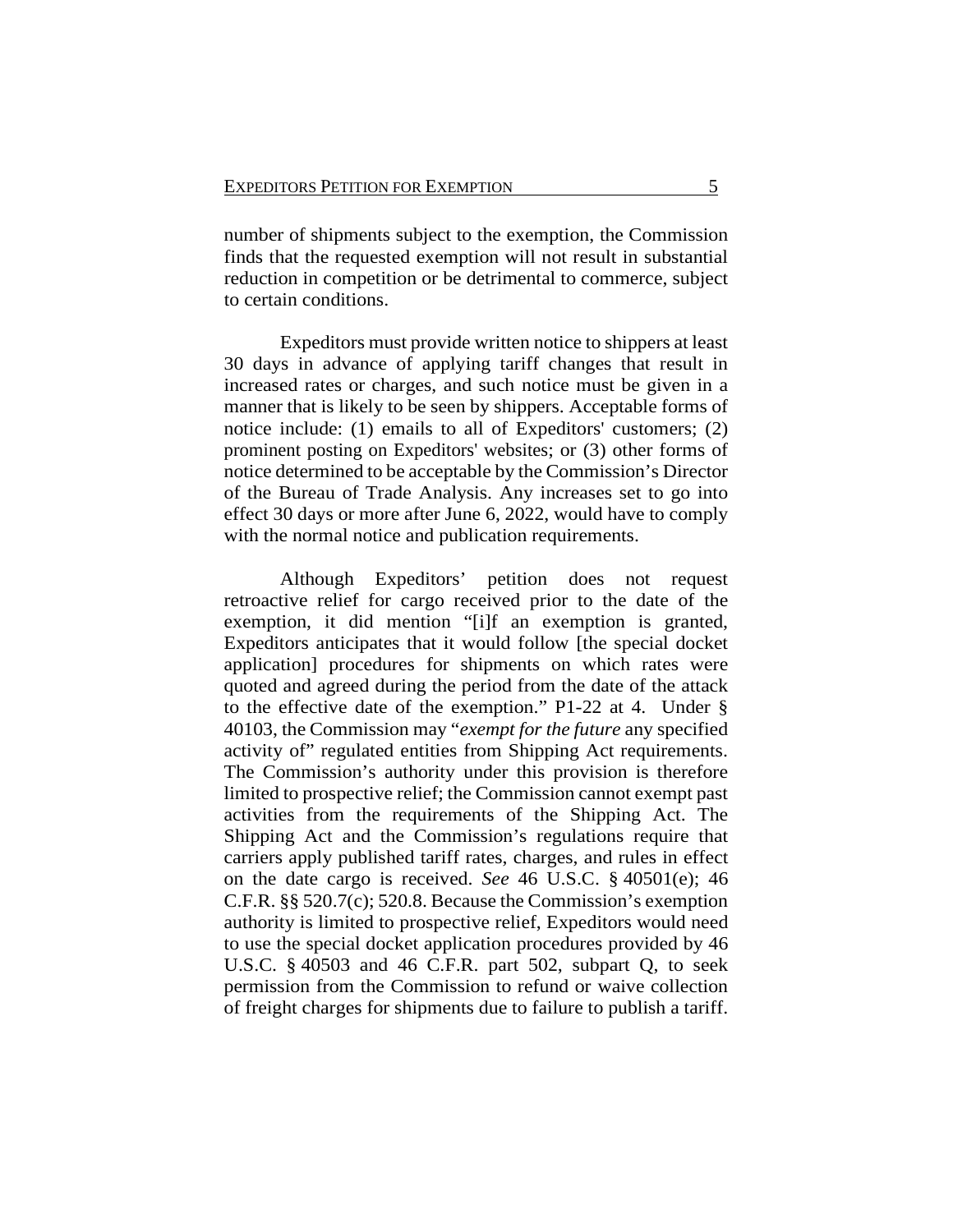## **III. CONCLUSION**

For the reasons discussed above, the Commissions grants the petition, subject to the conditions stated below.

THEREFORE IT IS ORDERED, that Expeditors' request for exemption from the tariff publication requirements at 46 U.S.C. § 40501(e) and 46 C.F.R. §§ 520.7(c), 520.8(a)(1), 520.8(a)(4) is GRANTED with respect to cargo received by Expeditors on or after the date of this order, provided that:

1. All tariff rates, charges, and rules subject to the exemption must be published in accordance with the requirements of 46 C.F.R. part 520 no later than June 6, 2022.

2. Expeditors must provide written notice to shippers at least 30 days in advance before applying any new or initial rate, charge, or change in an existing rate that results in an increased cost to a shipper, and such notice must be given in a manner that is likely to be seen by shippers. Acceptable forms of notice include: (1) emails to all of Expeditors' customers; (2) prominently posting on Expeditors' websites; or (3) other forms of notice determined to be acceptable by the Commission's Director of the Bureau of Trade Analysis. Any increases set to go into effect 30 days or more after June 6, 2022, would have to comply with the normal notice and publication requirements.

3. The exemption from 46 C.F.R. §§ 520.7, 520.8(a)(1), 520.8(a)(4) expires on June 6, 2022. June 6, 2022 is the last day on which the exemption applies.